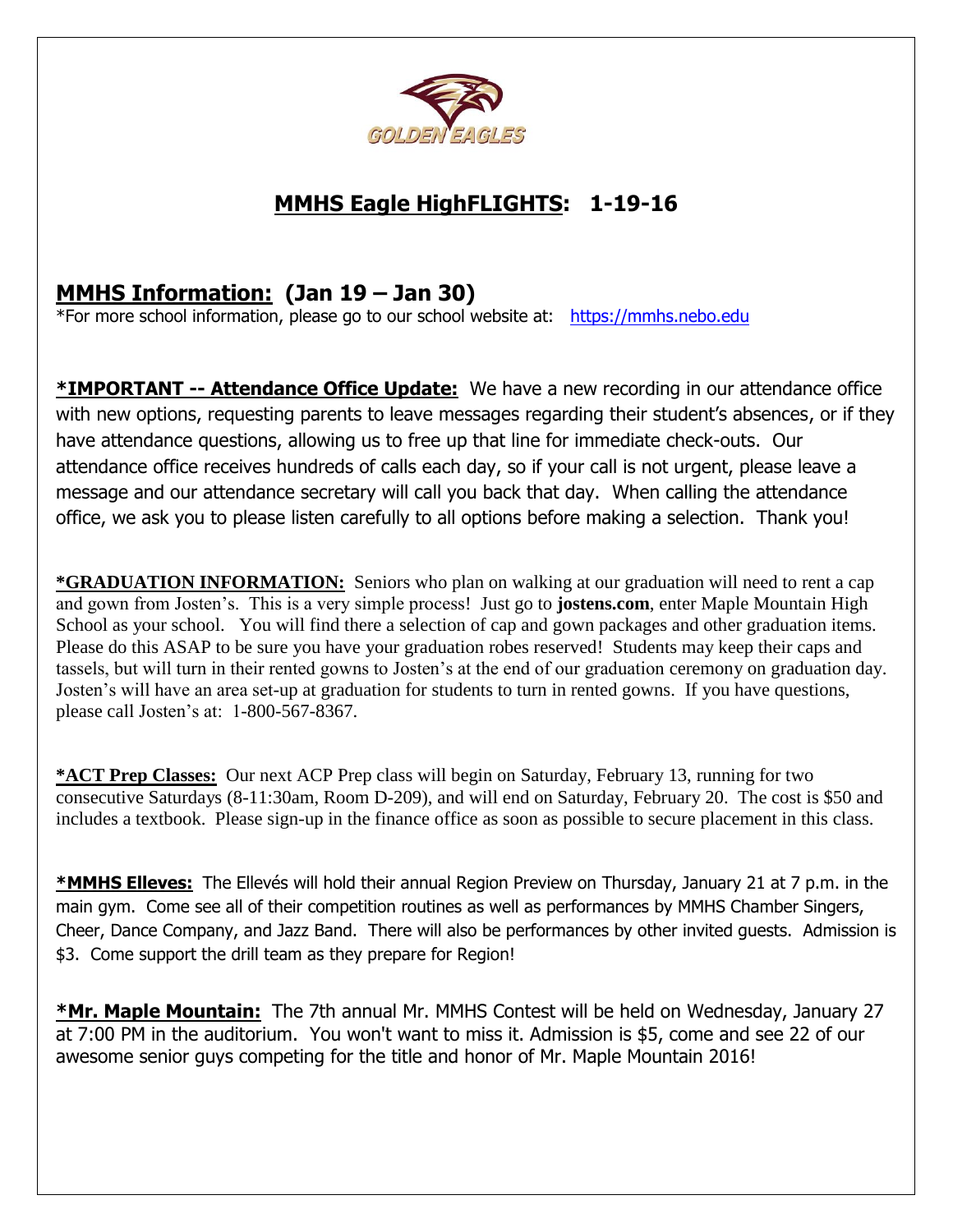**\*PTA Corner:** We are excited to begin this year with many happenings in which the ptsa is proud to be a part of. We want to give a big shout out to the Spanish Fork Water Gardens Theaters. They kindly donated movie tickets for the winning students at the art festival hosted by Mr. Gillespie. We will host our annual val-o-grams in February as well as Battle of the Bands and the Foreign Film Festival in March. Want to be a part of the action? Come to our board meeting on January 19, at 9am. We will be meeting in the counseling center's board room. We would love to see you there and we need your input. For more info go to: <https://sites.google.com/site/ptsamaplemountain> Thank you all, you have amazing children. Have a great 2016!

**Jan18 – Jan 23**

#### \*Jan 18 **NO SCHOOL – Martin Luther King Day**

No calendar items

 $*$ Jan 19

#### **1 st Day of 3rd Term**

PTA Board Mtg @ 9am in counseling office conference room School Community Council Mtg @ 3pm in Eagles Nest Boys' & Girls' Basketball @ Wasatch

\*Jan 20 No calendar items

\*Jan 21 Swimming @ Wasatch District Jr. High Honor Orchestra (Helquist) @ 7pm in our auditorium

### \*Jan 22 **TALENT ASSEMBLY – We will be on a morning assembly bell schedule, as listed below.**

UMEA Honor Choir @ Murray HS, Hillcrest JHS, & Abravanel Hall (Jan 22 & 23) Wrestling Great Basin Grapple @ Delta (Jan 22 & 23) Boys' & Girls' Basketball vs SHS @ MMHS

 $*$ Jan 23 UMEA Honor Choir @ Murray HS, Hillcrest JHS, & Abravanel Hall Wrestling Great Basin Grapple @ Delta ACT Prep Class (8-11:30am in Room D-209) \*\* This class is full -- Next class scheduled for Feb 13 & Feb 20\*\*

#### **Jan 25 – Jan 30**

 $*$ Jan 25 No calendar items

 $*$ Jan 26 Girls' & Boys' Basketball @ SFHS Drill Team performance @ Juab HS

\*Jan 27 Foreign Language Field Trip to UVU (Zaremba)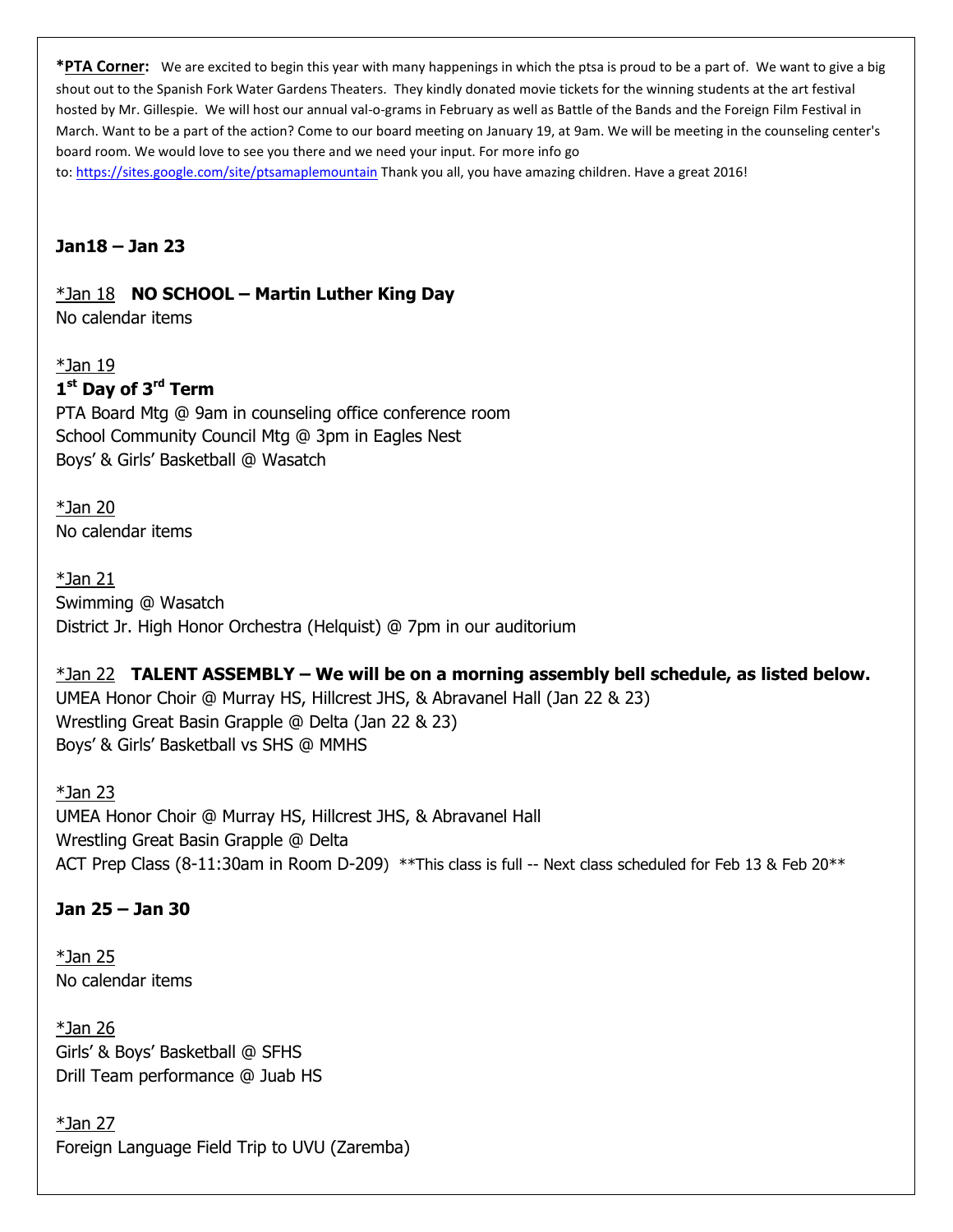Mr. Maple Mountain Contest @ 7pm in auditorium Dual State Championship Wrestling Tournament ( $1<sup>st</sup>$  round) @ MMHS

\*Jan 28 Region Drill @ SHHS Dual State Championship Wrestling Tournament @ Maverik Center

\*Jan 29 Regional Swimming @ Uintah HS (Jan 29 & 30) Debate Tournament @ Wasatch HS

\*Jan 30 Region Swimming @ Uintah HS Debate Tournament at Beaver HS ACT Prep Class (8-11:30am in Room D-209) \*\* This class is full -- Next class scheduled for Feb 13 & Feb 20\*\*